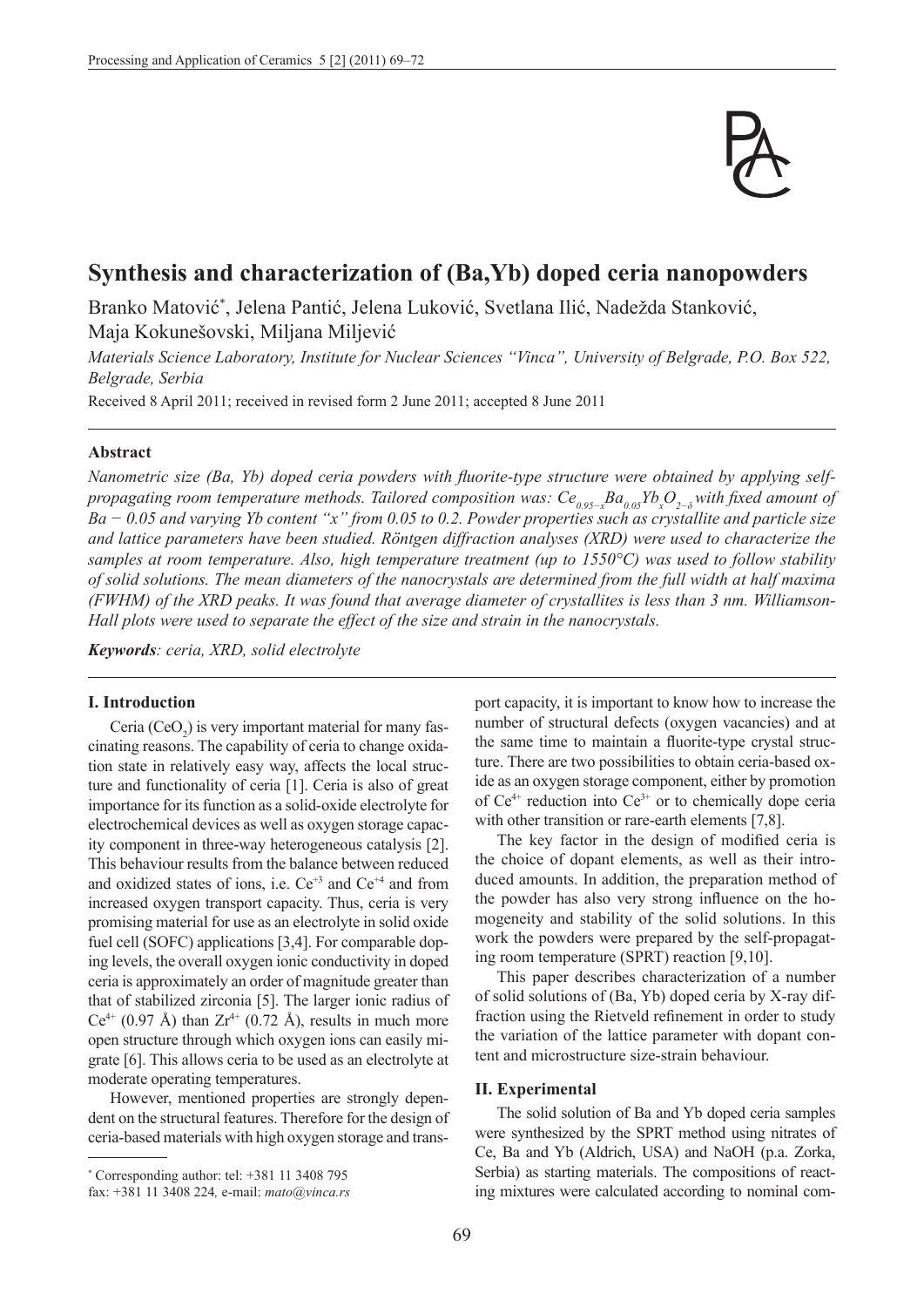2[(0.95-*x*)Ce(NO<sub>3</sub>)<sub>3</sub> ·6H<sub>2</sub>O + (0.05Ba(NO<sub>3</sub>)<sub>3</sub> ·6H<sub>2</sub>O + *xY*b(NO<sub>3</sub>)<sub>3</sub> ·6H<sub>2</sub>O ] + 6NaOH + (<sup>1</sup>/<sub>2</sub>·*δ*)O<sub>2</sub>  $\rightarrow$ 2Ce<sub>0.95-*x*</sub>Ba<sub>0.05</sub>Yb<sub>x</sub>O<sub>2−δ</sub> + 6NaNO<sub>3</sub> + 15H<sub>2</sub>O

position of the final reaction product. Compositions of  $\text{Ce}_{0.95-x}\text{Ba}_{0.05}\text{Yb}_{x}\text{O}_{2-\delta}$  powders were synthesized with *x* ranging from 0.05 to 0.2. Preparation of  $\text{Ce}_{0.95-x}\text{Ba}_{0.05}\text{Yb}_{x}\text{O}_{2-\delta}$ powders was performed according to the reaction:

The above reaction belongs to a group of double exchange reactions, which proceeds at room temperature after the mixture of reactants was mechanically activated by hand mixing in mortar for very short time. The products were centifuged in order to eliminate  $NaNO<sub>3</sub>$ . After draying at 60°C in ambient atmosphere, the structures of the solid solutions were identified by means of powder X-ray diffraction (XRD) on Siemens D-5000 XRD diffractometer with CuKα radiation at room temperature. Data for structural refinement were taken afterwords in the angular range of  $2\theta = 20 - 120^\circ$ . Before



**Figure 1 X-ray diffraction patterns of Ce0.95−***<sup>x</sup>* **Ba0.05Yb***<sup>x</sup>* **O2−***<sup>δ</sup>* **powders**



Figure 2. Lattice parameter (*a*<sub>*o*</sub>) of doped ceria as a function  $\mathbf{of} \text{Yb}$  content in samples  $(\text{Ce}_{0.95-\text{x}}\text{Ba}_{0.05}\text{Yb}_{\text{x}}\text{O}_{2-\delta})$ 

the measurements the angular correction has been done by high quality Si standard. Williamson-Hall plots were used to separate the effect of the size and strain in the nanocrystals, using the equation:

$$
\beta_{\text{Total}} \cdot \cos \theta = 0.9 \lambda / D + 4 \Delta d / d \cdot \sin \theta
$$

where  $\beta_{\text{Total}}$  is the full width half maximum of the XRD peak,  $\lambda$  is the incident x-ray wave length,  $\theta$  is the diffraction angle, *D* is crystallite size and ∆*d* is the difference of the d spacing corresponding to a typical peak. By plotting  $\beta_{\text{Total}}$ ⋅cos $\theta$  versus sin $\theta$  it is possible to obtain *D* from the intercept and ∆*d*/*d* from the slope.

The phase stability of the solid solution powders was examined on heavily doped ceria (with 20 % of Yb) after pressing and annealing at 1550°C for 4 h.

### **III. Results and discussion**

Typical x-ray diffraction patterns for the solid solutions of (Ba, Yb) doped ceria with different dopant concentration are shown in Fig. 1. According to X-ray diffraction analysis, the obtained powders are single phase, independent of dopant concentration in the range investigated. Peaks related to isolated Ba and/or Yb - phases are not observed and all of solid solution powders exhibit the fluorite crystal structure. This high solubility may be attributed to nanometric nature of powders. XRD analysis reveals that all peaks for each sample were significantly broadened indicating small crystallite size or/and strain. Moreover, it exhibits very diffuse diffraction lines, in such way that some atomic planes are impossible to notice (hkl: 200, 222, 400, 331, 420).

Calculation of cell parameters (Fig. 2) on the basis of X-ray results, shows the linear dependence of unit cell parameter on the portion of  $Yb^{+3}$  ions, *x*, in at.%. According to Shannon's compilation [11], the ionic radii of  $Ce^{+4}$ ,  $Ba^{2+}$  and  $Yb^{+3}$  for CN 8 (coordination number of ions) are 0.97, 1.42 and 0.985 Å, respectively. Thus, doping with much bigger  $Ba^{2+}$  ion will increase the lattice parameter of ceria. In addition, rising of the content of slightly bigger sized Yb+3 ions will keep on increasing cell lattice. Also, lattice parameter  $(a<sub>o</sub>)$  of doped ceria versus fix amount of Ba<sup>2+</sup> and various  $Yb^{3+}$  content, obeys Vegard's law (Fig. 2). The crystallite size, calculated on the basis of XRD data, for all powders lay below 3 nm (Table 1).

The Williamson-Hall plot for the obtained solid solutions obtained is shown in Fig. 3. The presence of slopes on the *β*⋅cos*θ* axis indicates the internal strain of nanocrystals. An increasing value of the slopes for the different additive concentration exhibits a clear contribution of strain effect. The strain is present along crystalline boundaries due to lattice mismatch. With increasing amount of Yb<sup>3+</sup> ion, strain increases (Table 1).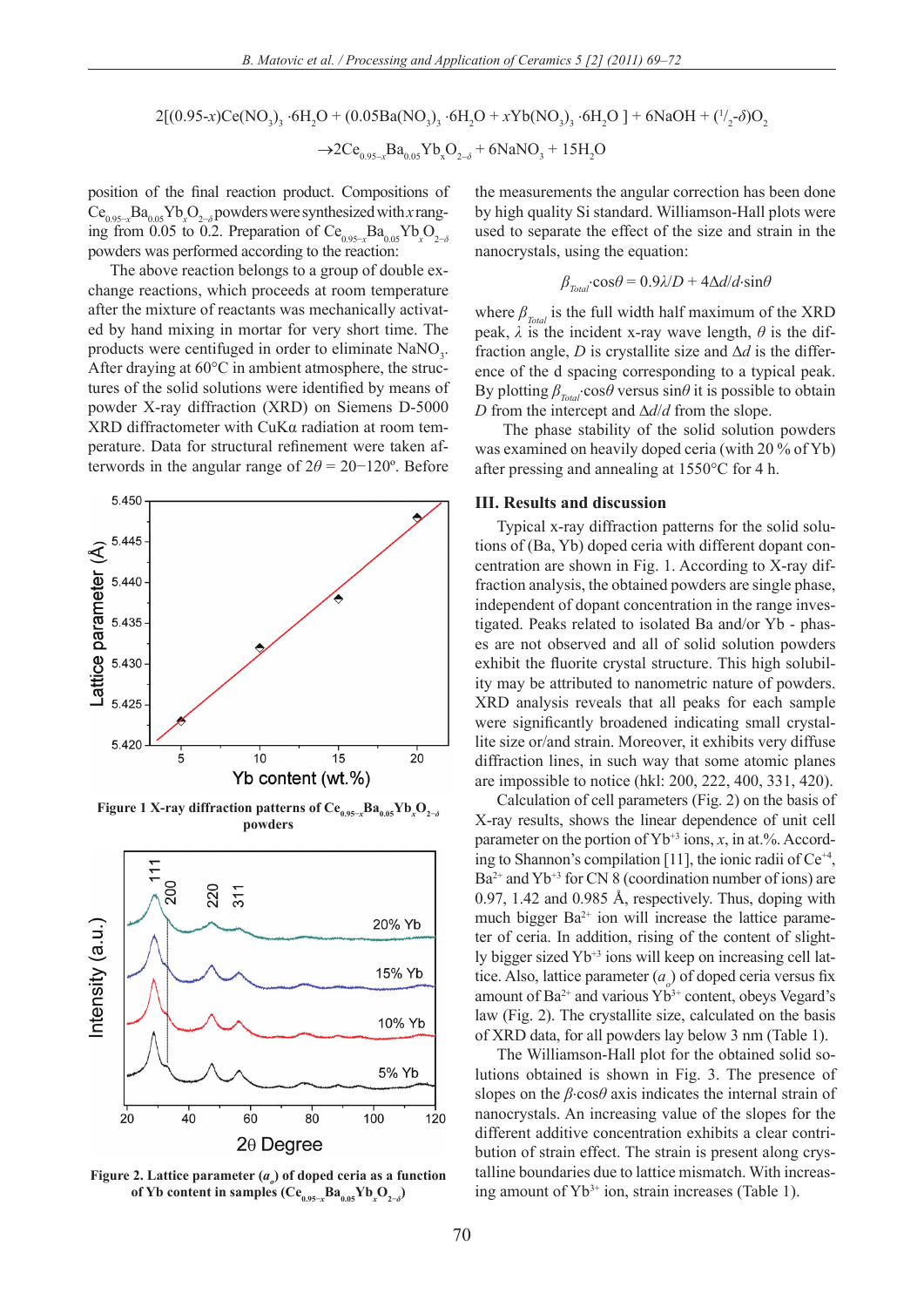$Ce<sub>0.95</sub>$  $Ba<sub>0.05</sub>Yb<sub>x</sub>O<sub>2-\delta</sub>$ Content of Yb, *x* [at.%] 5 10 15 20 Lattice paremeter,  $a_{\alpha}$  [Å]  $[A]$  5.423(4) 5.432(4) 5.438(4) 5.443(4) Crystallite size, *D* [nm] 2.85 2.83 2.81 2.80 Lattice strain, *ε* 2.78⋅10<sup>-3</sup> 2.79⋅10<sup>-3</sup> 3.33⋅10<sup>-3</sup> 3.36⋅10<sup>-3</sup> 3.36⋅10<sup>-3</sup>



**Figure 3. Williamson-Hall plot of the Ce0.95−***<sup>x</sup>* **Ba0.05Yb***<sup>x</sup>* **O2−***<sup>δ</sup>* **powders with different Yb3+ content**

High temperature annealing of the Ce<sub>0.75</sub>Ba<sub>0.05</sub>Yb<sub>0.2</sub>O<sub>2-δ</sub> shows fluorite structure. Peaks related to isolated secondary phases are not observed (Fig. 4). In spite of being heavily doped (Ba, 5% and Yb, 20%), the solid solution is stable at high temperature.

#### **IV. Conclusions**

New nanostructured Ce<sub>0.95–*x*</sub>Ba<sub>0.05</sub>Yb<sub>*x*</sub>O<sub>2−δ</sub>(*x*=0.05−0.2) oxides have been synthesized by self-propagating room temperature method. It was found that the particle size lies in the nanometric range, less than 3 nm. Variation of lattice parameter with increasing Yb content obeys the Vegard's law. The phase stability of solid solutions at high temperature is confirmed by heat treatment at 1550°C for 4 h.

**Acknowledgement:** Financial support from the Serbian Education and Science Ministry in the Framework of project No. 45012 is gratefully acknowledged.

#### **References**

- 1. S. Boskovic, D. Djurovic, S. Zec, B. Matovic, M. Zinkevich, F. Aldinger, "Doped and Co-doped  $CeO<sub>2</sub>$ : Preparation and properties", *Ceram. Int.*, **34** (2008) 2001−2006.
- 2. P. Dutta, S. Pal, M.S. Seehra, Y. Shi, E.M. Eyring, R.D. Ernst, "Concentration of Ce<sup>3+</sup> and oxygen vacancies in cerium oxide nanoparticles", *Chem. Mater.*, **18** (2006) 5144−5146.



**Figure 4. XRD pattern of Ce<sub>0.75</sub>Ba<sub>0.05</sub>Yb<sub>0.20</sub>O<sub>2-***δ***</sub> sample heat-treated at 1550°C for 4 h**

- 3. B. Matovic, Z. Dohcevic-Mitrovic, M. Radovic, Z. Brankovic, G. Brankovic, S. Boskovic, Z. Popovic, "Synthesis and characterization of ceria based nanometric powders", *J. Power Sources*, **193** (2009) 146−149.
- 4. Z.D. Dohcevic-Mitrovic, M.J. Scepanovic, M.U. Grujic-Brojcin, Z.V. Popovic, S.B. Boskovic, B.Z. Matovic, M.V. Zinkevich, F. Aldinger, "Ce<sub>1-x</sub>Y(Nd)<sub>x</sub>O<sub>2-*δ*</sub> nanopowders: potential materials for intermediate temperature SOFCs", *J. Phys. D: Appl. Phys*., **18** (2006) S2061−S2068.
- 5. B.C.H. Steele, "Appraisal of  $Ce_{1-x}Gd_{y}O_{2-y/2}$  electrolytes for IT-SOFT operation at 500°C", *Solid State Ionics*, **129** (2000) 95−110.
- 6. S.M. Haile, "Fuel cell materials and components", *Acta Mater.*, **51** (2003) 5981−6000.
- 7. J. Molenda, K. Swierczek, W. Zajac, "Functional materials for the IT-SOFC", *J. Power Sources*, **173** (2007) 657−670.
- 8. R.V. Mangalaraja, S. Ananthakumar, M. Paulraj, K. Uma, M. Lopez, C.P. Camurri, R.E. Avila, "Electrical and thermal properties of 10 mol%  $Gd^{3+}$  doped ceria electrolytes synthesized through citrate combustion technique", *Process. Applic. Ceram.*, **3** [3] (2009) 137−143.
- 9. S. Boskovic, S. Zec, M. Ninic, J. Dukic, B. Matovic, D. Djurovic, F. Aldinger, "Nanosized ceria solid solutions obtained by different chemical routes", *J. Optoelectr. Adv. Mater.*, **10** (2008) 515−519.

 ${\rm Table~1.}$  Unit cell parameters, crystallite size and lattice strain of  ${\rm Ce}_{_{0.95-x}}{\rm Ba}_{_{0.05}}{\rm Yb}_{_{\rm x}}{\rm O}_{_{2- \delta}}$